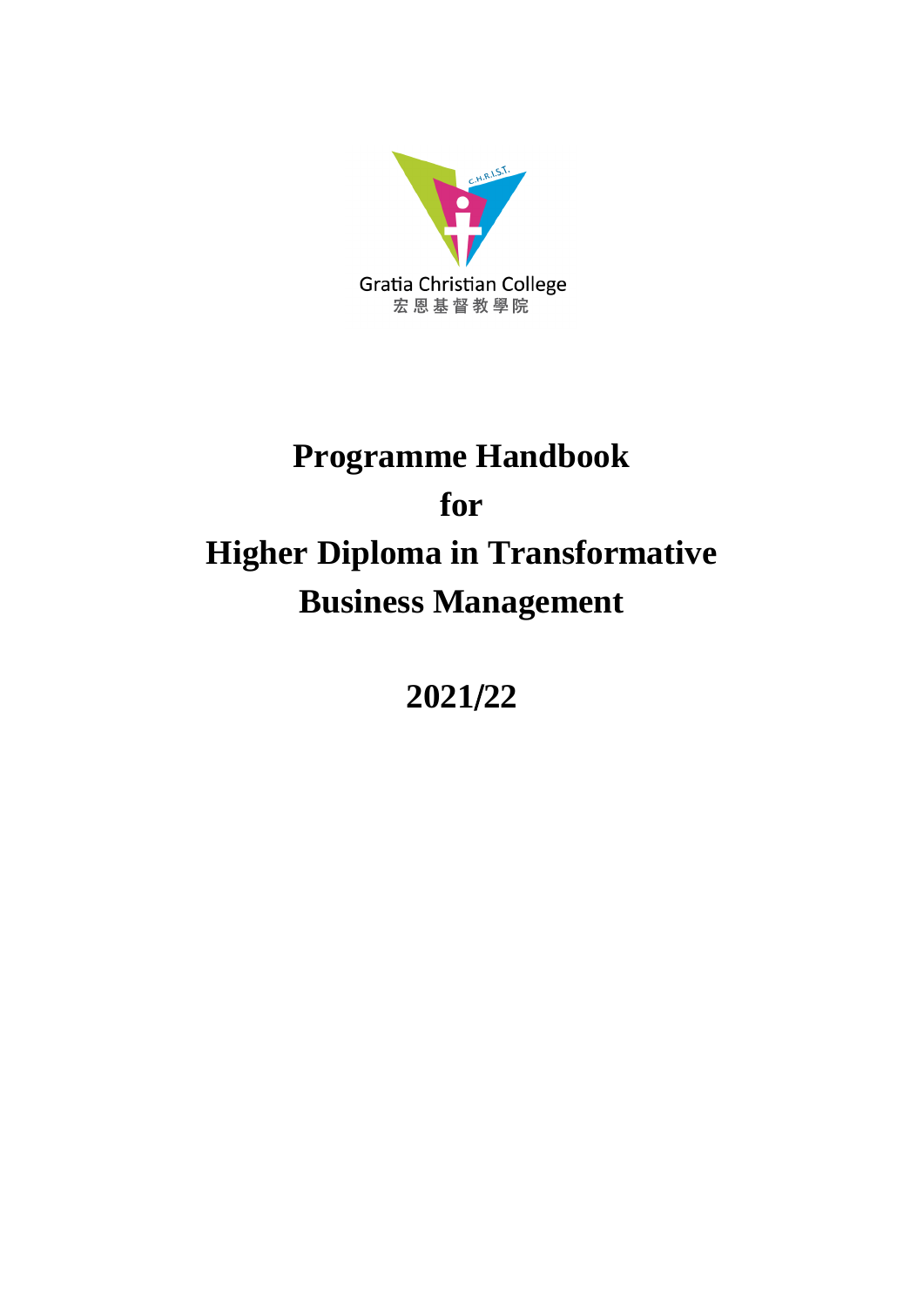# **Content**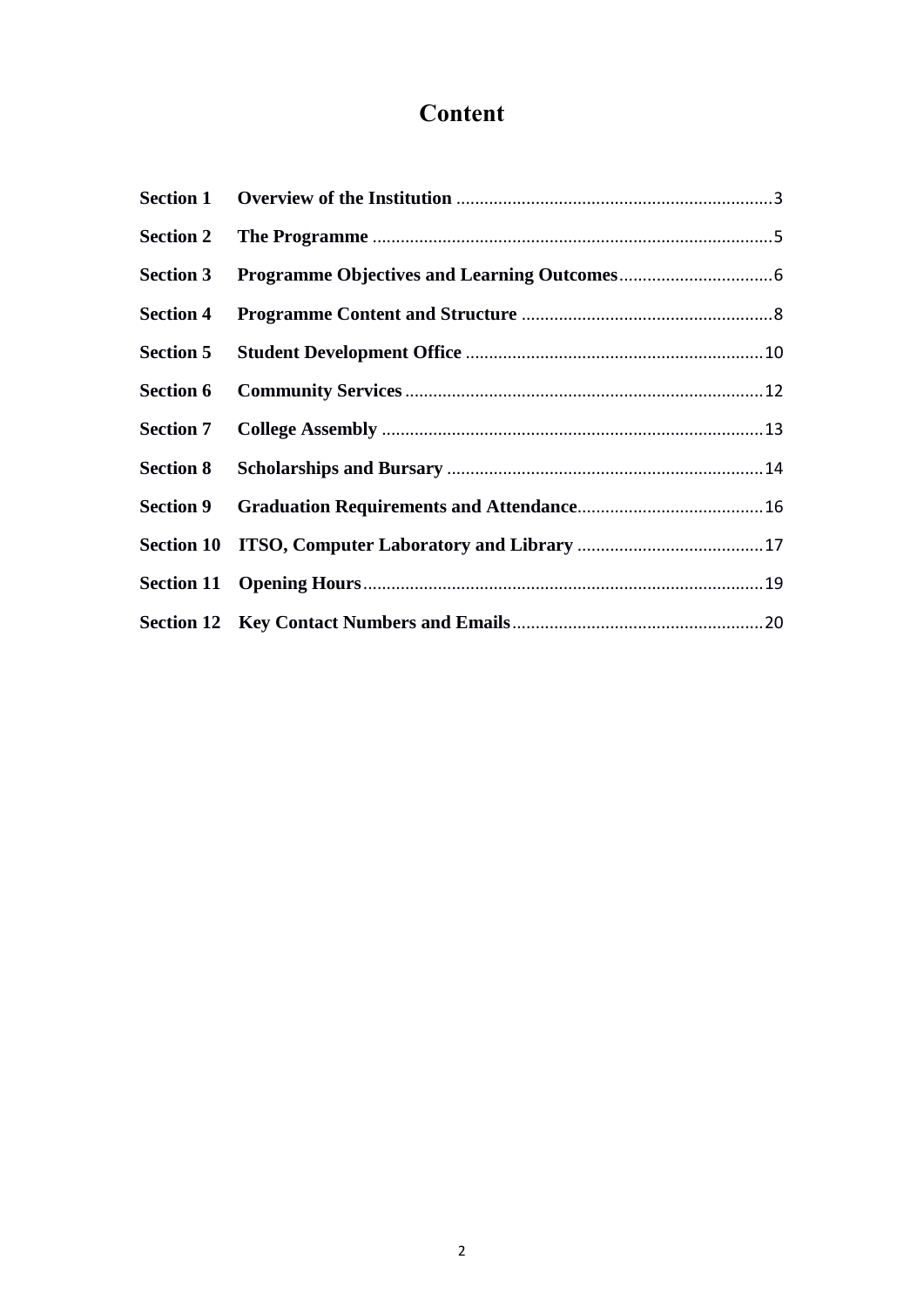## <span id="page-2-0"></span>**Section 1 Overview of the Institution**

#### **1.1 Overview of Gratia Christian College**

- 1.1.1 The Higher Diploma in Transformative Business Management (HDTBM) Programme is offered by Gratia Christian College (GCC) (宏恩基督教學院) at 5 Wai Chi Street, Shek Kip Mei, Kowloon, Hong Kong (香港九龍石硤尾偉智 街 5 號).
- 1.1.2 The legal entity of GCC, Gratia Christian College Limited, was registered under Companies Ordinance CAP 32 on 20 December 2013. GCC was granted the degree-awarding status for registration under the Post-secondary Colleges Ordinance and Regulations (CAP 320) as a private, independent, and non-profit Christian post-secondary college on 13 July 2015. The ultimate goal of the College is to become a private and independent Christian university in the future.

#### **1.2 Vision, Mission and Values**

- 1.2.1 The Vision of GCC is "To be a private independent Christian university that excels in liberal arts and professional education for developing servant leaders to serve the Chinese and global communities with competence and Christian love"
- 1.2.2 The Mission of GCC is to:
	- a) Inspire students to develop academically and spiritually, discover complementation between knowledge and faith, think critically with clarity, act professionally with integrity, and work in teams effectively with humility.
	- b) Provide professional development and life-long learning programmes for staff in partnership with educational, commercial, and religious organizations.
	- c) Engage the Church in inter-faith and inter-cultural dialogues for developing Christian approaches to current and future issues facing the Chinese and global communities.
- 1.2.3 GCC nurtures its students based on the "CHRIST" values:

| 66C                 |                              |  | T <sub>22</sub> |
|---------------------|------------------------------|--|-----------------|
| COMMITMENT HUMILITY | RESILIENCE INTEGRITY SERVICE |  | TEAMWORK        |

#### **1.3 Desired Characteristics of GCC Graduates**

- 1.3.1 It is desired that graduates of GCC:
	- a) be knowledgeable and professional;
	- b) learn independently and think critically;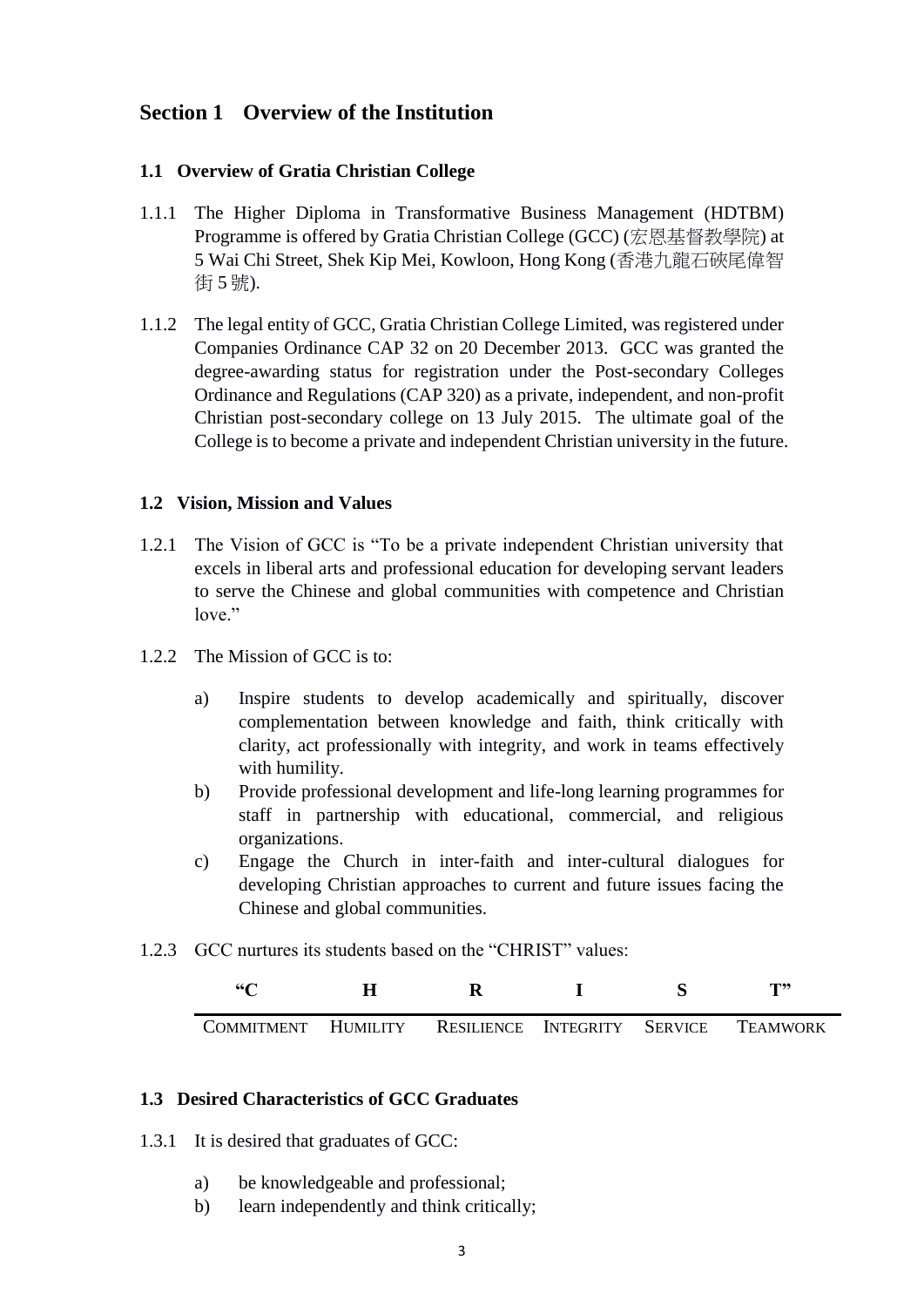- c) strive for innovation;
- d) integrate the "CHRIST" values and faith in whole person development;
- e) develop self-confidence, social and interpersonal skills;
- f) be a valuable citizen of society with global perspectives; and
- g) apply the principles of servant leadership in life.

#### **1.4 Servant Leadership**

- 1.4.1 The concept of servant leadership is a core element found in GCC's vision. It is one of the graduates' desired characteristics so it is written as a programme objective for all the programmes at GCC. It is also a dominating feature of both the formal curriculum and co-curricular activities.
- 1.4.2 Adapted from "The Servant as Leader"<sup>1</sup>:

"The servant-leader is servant first… It begins with the natural feeling that one wants to serve, to serve first. Then conscious choice brings one to aspire to lead. That person is sharply different from one who is leader first…The best test, and the most difficult to administer, is this: Do those served grow as persons? Do they, while being served, become healthier, wiser, freer, more autonomous, more likely themselves to become servants? And, what is the effect on the least privileged in society? Will they benefit or at least not be further deprived?"

#### **1.5 Programmes on offer**

-

1.5.1 GCC offers four bachelor's degree, four higher diploma and one diploma programmes. They are shown in the following table:

| Year of Launch | Programme                                                                                                                                                                 |  |  |
|----------------|---------------------------------------------------------------------------------------------------------------------------------------------------------------------------|--|--|
| 2015           | Bachelor of Business Administration (Honours) in Service<br>Marketing and Management<br>Renamed as "Bachelor of Service Management (Honours)" with<br>effect from 2020/21 |  |  |
|                | Bachelor of Psychology (Honours).                                                                                                                                         |  |  |
|                | Bachelor of Social Work (Honours)                                                                                                                                         |  |  |
| 2017           | Higher Diploma in Early Childhood Education                                                                                                                               |  |  |
|                | Diploma in Pre-University Studies                                                                                                                                         |  |  |
|                | Higher Diploma in Transformative Business Management                                                                                                                      |  |  |
| 2019           | Higher Diploma in Psychology and Counselling                                                                                                                              |  |  |
|                | Higher Diploma in Christian Ministry                                                                                                                                      |  |  |
| 2021           | Bachelor of Christian Ministry (Honours)                                                                                                                                  |  |  |

<sup>&</sup>lt;sup>1</sup> Greenleaf, R. K. (1991). *The servant as leader*. Indianapolis, IN: The Robert K. Greenleaf Center. [Originally published in 1970, by Robert K. Greenleaf]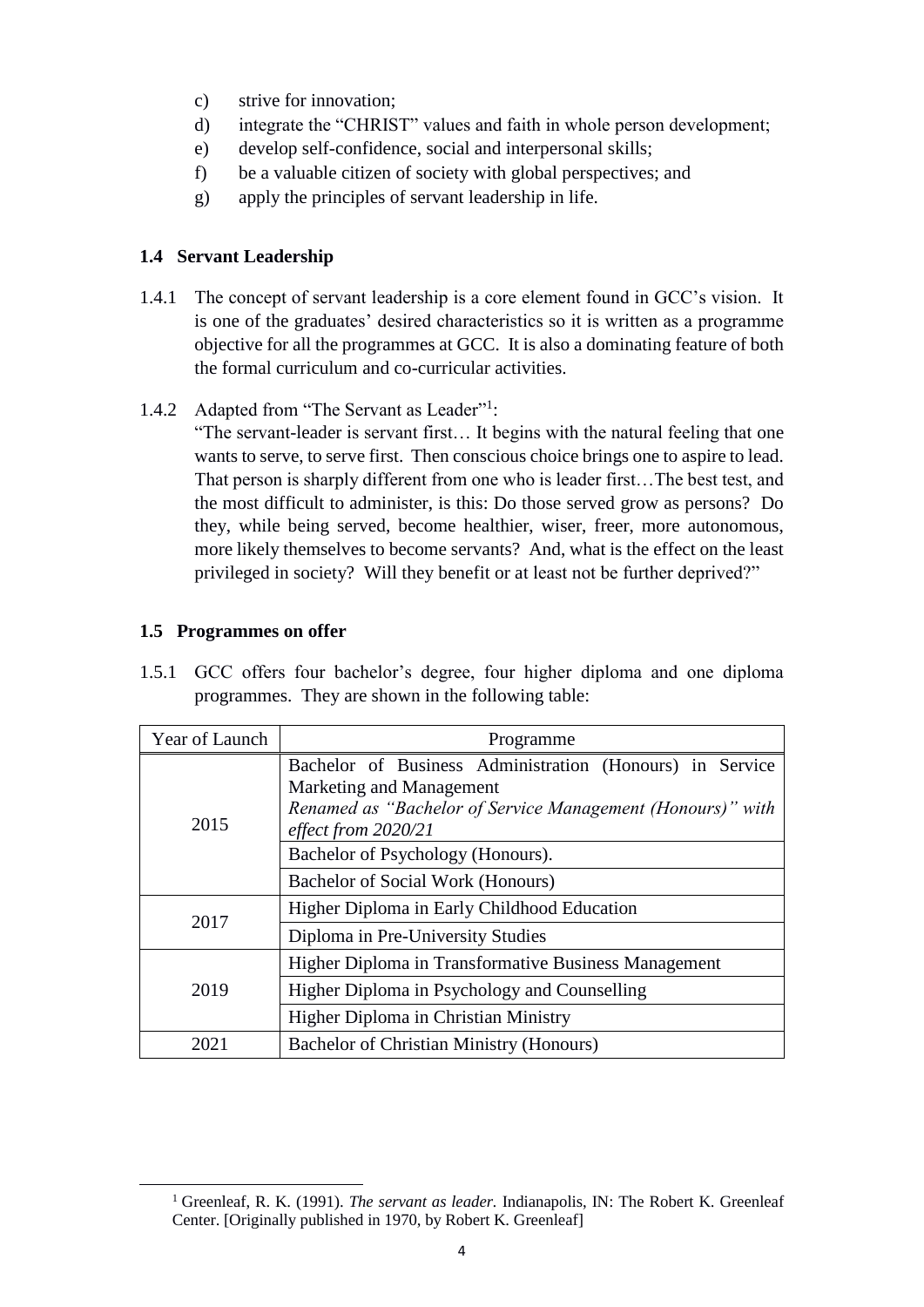## <span id="page-4-0"></span>**Section 2 The Programme**

## **2.1 General Programme Information**

2.1.1 The table below gives a brief introduction of the Higher Diploma in Transformative Business Management Programme.

| <b>Item</b>                         | <b>Description</b>                                                                 |
|-------------------------------------|------------------------------------------------------------------------------------|
| 1. Programme Title                  | Higher Diploma in Transformative Business<br>Management Programme<br>轉化型商業管理高級文憑課程 |
| 2. Qualification Title (exit award) | Higher Diploma in Transformative Business<br>Management<br>轉化型商業管理高級文憑             |
| 3. Award Granting Body              | Gratia Christian College<br>宏恩基督教學院                                                |
| 4. QF Level                         | 4                                                                                  |
| 5. QR Registration No.              | 18/000803/L4                                                                       |
| 6. QF Credits                       | 284                                                                                |
| 7. Mode of Study                    | Full-time and Part-time                                                            |
| 8. Programme Length                 | 2 years (Full-time) or 3 years (Part-time)                                         |
| 9. Primary Area of Study/Training   | <b>Business and Management</b>                                                     |
| 10. Sub Area of Study/Training      | <b>General Business Management</b>                                                 |
| 11. Hosting Department              | School of Business with the support of the<br>other Schools                        |

## General Information about the HDTBM Programme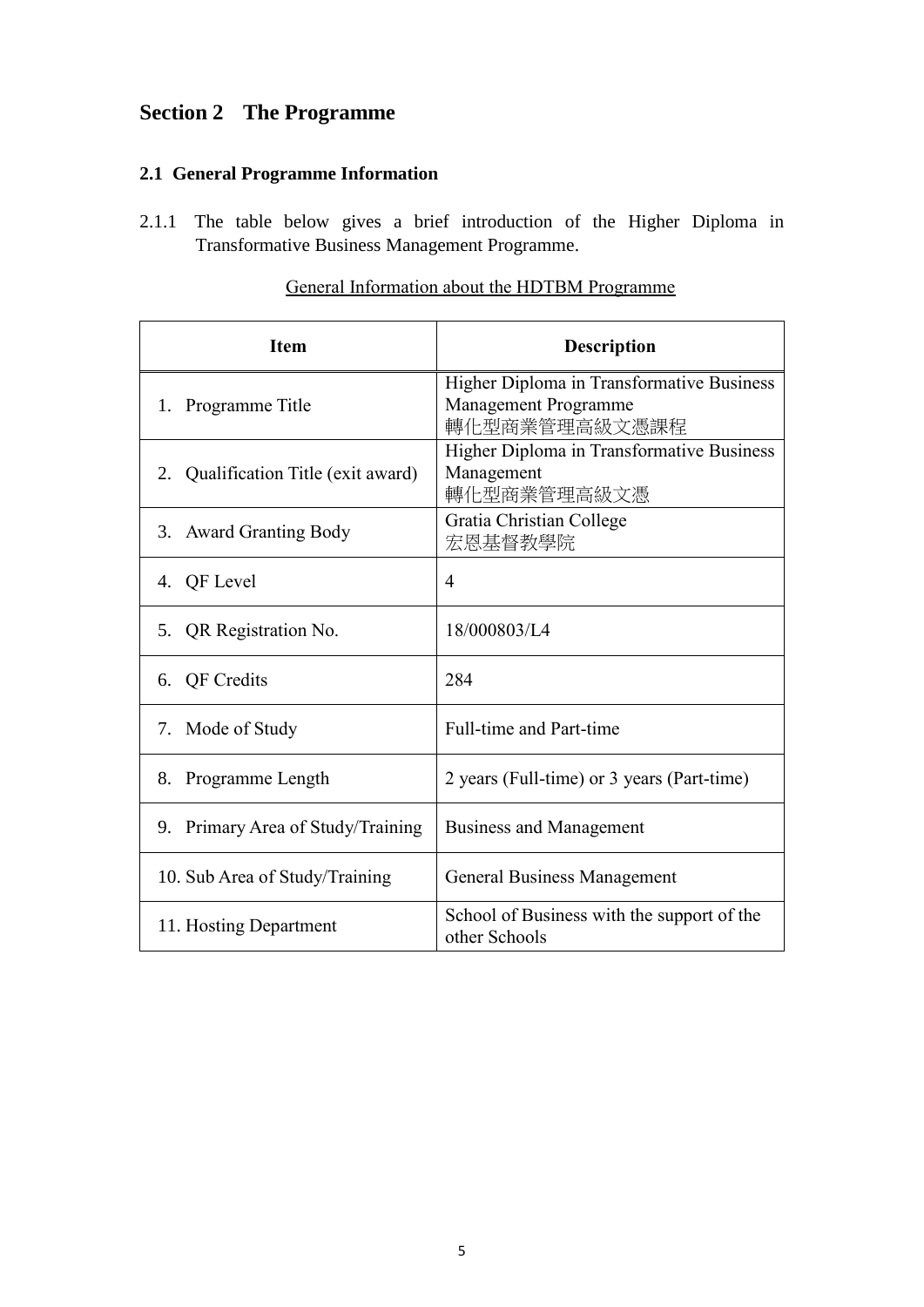## <span id="page-5-0"></span>**Section 3 Programme Objectives and Learning Outcomes**

#### **3.1 Programme Objectives**

- 3.1.1 The Higher Diploma in Transformative Business Management Programme is designed to train and educate students for the future of Hong Kong's business organisations and NGOs.
- 3.1.2 The programme objectives of the HDTBM Programme are as follows:
	- a) Students are equipped with the most up-to-date theories, knowledge and skills to be competent in business, marketing, and management settings at the para-professional level.
	- b) Students are inspired to develop academically and spiritually, discover complementation between knowledge and faith, think critically with clarity, act professionally with integrity, and work in teams effectively with humility.
	- c) They are nurtured to be servant leaders to exemplify the "CHRIST" values in various aspects of business, such as services, marketing, management, and business transformation.

#### **3.2 Programme Intended Learning Outcomes (PILOs)**

3.2.1 The PILOs of the HDTBM Programme are divided into two aspects, "To do" and "To be". The former focuses on development of knowledge and skills while the latter focuses on developing the character of students. The PILOs are:

(To do) Graduates will be able to:

- 1. demonstrate a solid foundation of theoretical knowledge of transformative business management and to generate ideas through the application of knowledge and analysis of abstract information and concepts;
- 2. apply a wide range of knowledge and specialised technical, creative and conceptual skills to solve business problems and perform tasks in business and related sectors;
- 3. communicate effectively through writing, presentation or discussion in English and Chinese for tasks in the business environment;
- 4. use information technology effectively for acquiring, learning, communicating and handling business related issues in familiar scenarios;
- 5. critically synthesise, analyse and evaluate data, information, issues, ideas and concepts used in business; and
- 6. be adequately prepared to pursue undergraduate training or chosen careers that require business management knowledge with transformative aspects.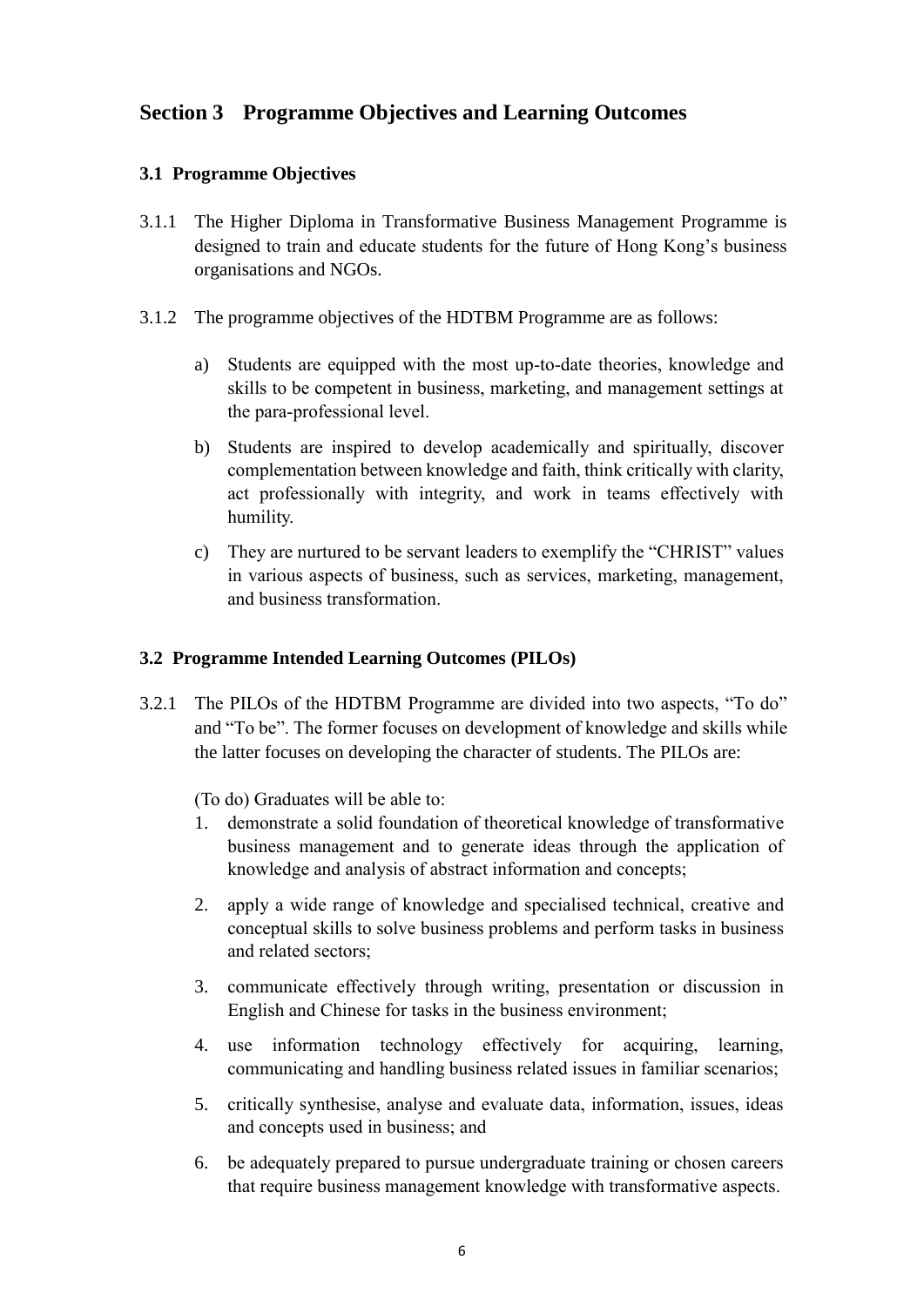(To be) Graduates of the Programme will become:

- 1. knowledgeable persons who integrate the "CHRIST" values and faith in the working environment;
- 2. valuable citizens of society who have a good understanding of the world, of the communities and cultures in which they may live or work, and of current global issues of importance in familiar scenarios;
- 3. competent persons who are prepared to take up careers in the business and related sectors, for example, social entrepreneurship with good social, communication and interpersonal skills;
- 4. problem-solvers who have a broad base of general knowledge and solve problems with creativity and innovation;
- 5. life-long learners who have the expertise and skills in gaining knowledge related to and beyond their profession; and
- 6. servant leaders who apply the principles of servant leadership to contribute to the well-being of the world with Christian love.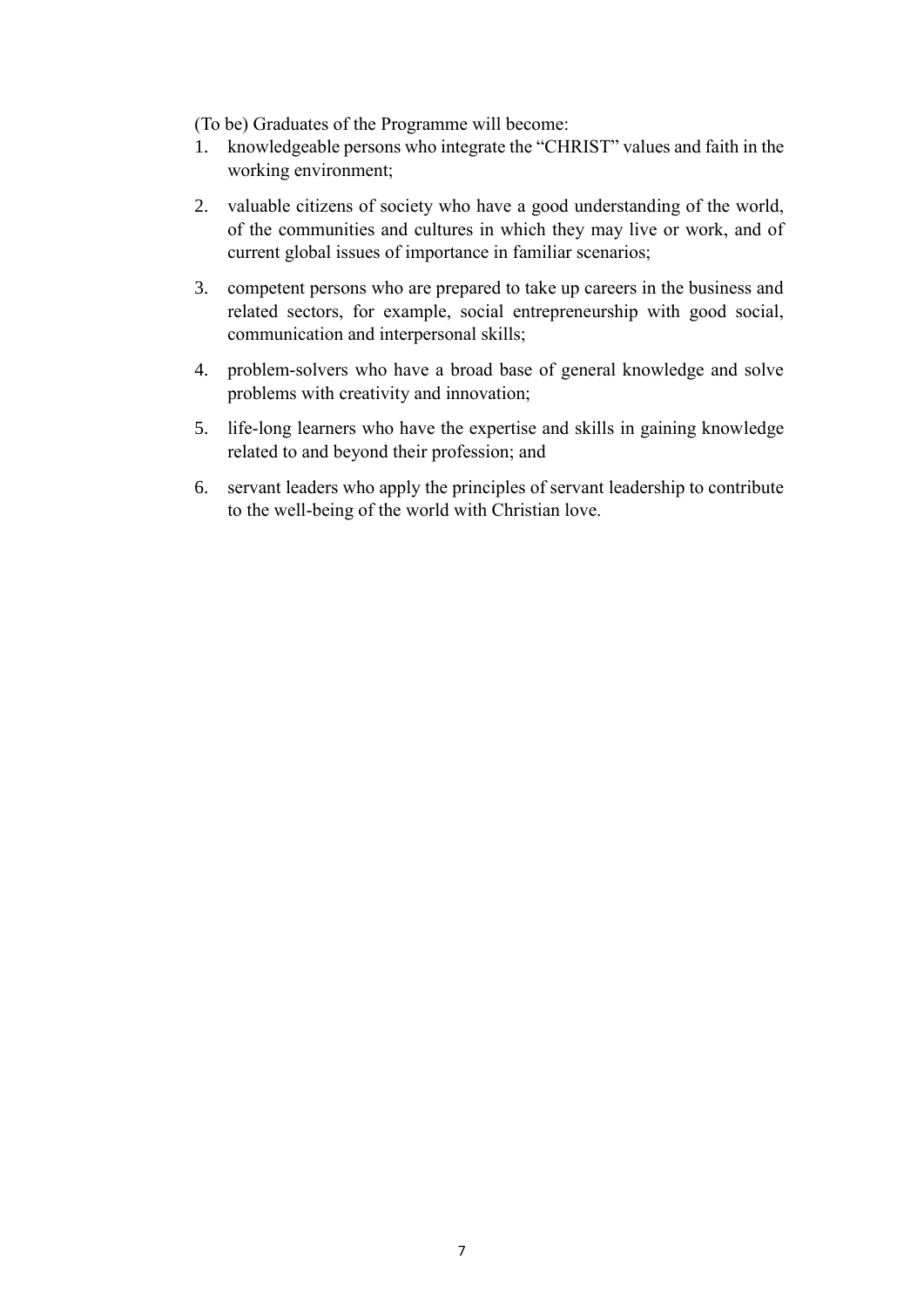## <span id="page-7-0"></span>**Section 4 Programme Content and Structure**

#### **4.1 Features of the Programme Design**

- 4.1.1 Given that the Vision of the College is to develop servant leaders with professional competence and Christian love, the HDTBM Programme is designed to realise the Vision by developing competent business management professionals with Christian values and love. Leadership and transformative elements are taught throughout the programme.
- 4.1.2 The HDTBM Programme consists of three curricular components, namely (1) General Education (GE) Courses, (2) Specialised Courses, and (3) Transformative Industry Exposure. The GE courses are meant to widen students' perspectives and enhance students' language competence. The Specialised Courses are designed to equip students with the necessary attitudes, skills, and knowledge required for business professionals and build a foundation of knowledge for further study. The Transformative Industry Exposure course aims at enabling students to enhance their confidence, gain exposure to business/organisational environments, and widen their professional network.

#### **4.2 Programme Structure**

- 4.2.1 The HDTBM Programme curriculum and content are designed to be in line with the Generic Level Descriptors at QF Level 4.
- 4.2.2 The programme curriculum incorporates 284 QF credits over two years of fulltime study involving 990 direct contact hours (including Industry Exposure). The total number contact hours for the "Transformative Industry Exposure" course is 90 hours. Each academic year comprises two semesters of 15 teaching weeks each.
- 4.2.3 Students enrolled in the part-time mode are normally enrolled in 9 course hours per week (up to a maximum of 12 course hours in semesters other than Semester 1 in Year 1). Students in the part-time mode are expected to complete the programme within 3 to 6 years of study.
- 4.2.4 The programme structure comprises the following study areas:
	- a) General Education (a total of 94.5 QF credits comprising 7 courses)
	- b) Specialised Courses (a total of 175.5 QF credits comprising 13 courses)
	- b) Transformative Industry Exposure (a total of 13.5 QF credits comprising 1 course)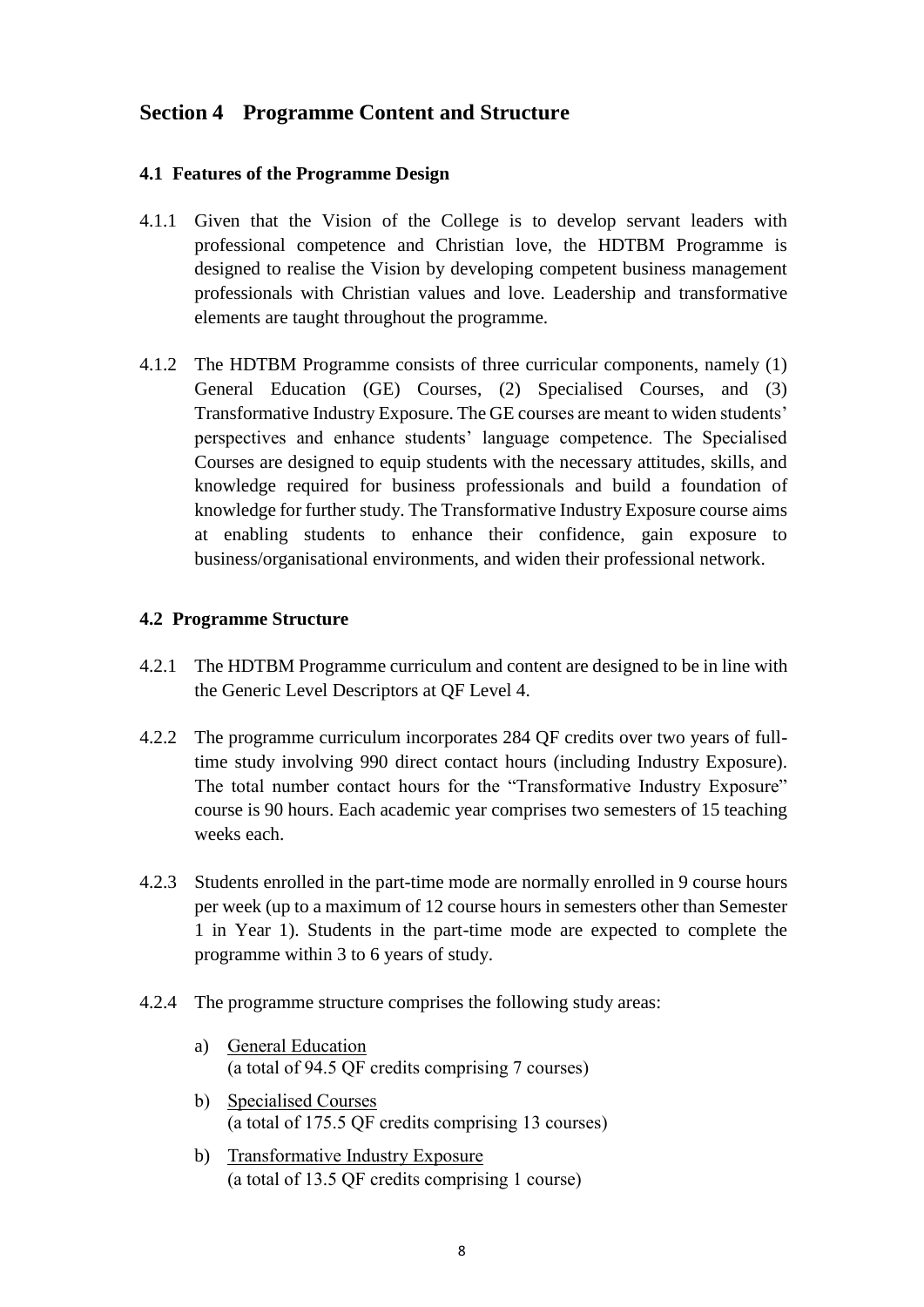# **List of Courses in the Programme and their QF Levels**

| <b>Components</b>                                    |                                    | No.            | Course                                                   |                                                       | QF<br>Level             |   |
|------------------------------------------------------|------------------------------------|----------------|----------------------------------------------------------|-------------------------------------------------------|-------------------------|---|
| <b>General Education Courses (7 courses)</b>         |                                    |                |                                                          |                                                       |                         |   |
| Servant<br>Leadership                                | 1                                  |                | <b>GEN1401</b>                                           | Lives of Servant Leaders                              | $\overline{4}$          |   |
|                                                      | Required                           | $\overline{2}$ | <b>HGE101</b>                                            | English I: Reading and Writing<br><b>Skills</b>       | 4                       |   |
|                                                      |                                    | 3              | <b>HGE102</b>                                            | English II: Integrated English                        | 4                       |   |
| Learning and                                         |                                    | $\overline{4}$ | <b>HGE105</b>                                            | <b>Practical Chinese Writing</b>                      | $\overline{4}$          |   |
| Communication                                        |                                    |                | <b>GEN2403</b>                                           | Creative Arts in Daily Life                           | 4                       |   |
|                                                      |                                    | 5              | <b>GEN2404</b>                                           | Art of Photography                                    | $\overline{4}$          |   |
|                                                      |                                    |                | <b>GEN2405</b>                                           | <b>Information Literacy</b>                           | $\overline{4}$          |   |
|                                                      |                                    |                | <b>GEN1402</b>                                           | Holistic Health                                       | $\overline{4}$          |   |
| Life Education                                       |                                    | 6              | <b>GEN1403</b>                                           | The Pursuit of Happiness                              | 4                       |   |
|                                                      |                                    |                | <b>GEN3406</b>                                           | Drugs and Behaviour                                   | 4                       |   |
|                                                      |                                    |                | <b>GEN3402</b>                                           | Introduction to Sociology                             | 4                       |   |
| Technology and<br>Society                            | Elective (Choose 1 from each area) | $\tau$         | <b>GEN3404</b>                                           | Applications of Innovative<br>Technologies            | 4                       |   |
|                                                      |                                    |                | <b>GEN3405</b>                                           | Social Issues, Social Welfare and<br>Social Work      | 4                       |   |
| <b>Specialised Courses (13 courses)</b>              |                                    |                |                                                          |                                                       |                         |   |
|                                                      |                                    | 1              | <b>HTM101</b>                                            | Microeconomics                                        | 5                       |   |
|                                                      |                                    | $\overline{2}$ | <b>HTM102</b>                                            | Macroeconomics                                        | $\overline{5}$          |   |
|                                                      |                                    |                | 3                                                        | <b>HTM103</b>                                         | Principles of Marketing | 5 |
|                                                      |                                    | $\overline{4}$ | <b>HTM104</b>                                            | <b>Innovative Service Quality</b><br>Management       | $\overline{4}$          |   |
|                                                      |                                    | 5              | <b>HTM105</b>                                            | Management Information System                         | 5                       |   |
|                                                      |                                    | 6              | <b>HTM106</b>                                            | <b>Basic Accounting Principles</b>                    | $\overline{4}$          |   |
| Specialised                                          | lequired                           | 7              | <b>HTM107</b>                                            | Principles of Management                              | 5                       |   |
| Courses                                              |                                    | 8              | <b>HTM108</b>                                            | <b>Business Statistics</b>                            | $\overline{4}$          |   |
|                                                      | R                                  | 9              | <b>HTM109</b>                                            | <b>Intermediate Accounting Principles</b>             | 5                       |   |
|                                                      |                                    | 10             | <b>HTM110</b>                                            | <b>Operations Management</b>                          | $\overline{5}$          |   |
|                                                      |                                    | 11             | <b>HTM111</b>                                            | Talent Development for Capacity<br><b>Building</b>    | 4                       |   |
|                                                      |                                    | 12             | <b>HTM112</b>                                            | Marketing Research with<br><b>Blockchain Concepts</b> | 4                       |   |
|                                                      |                                    | 13             | <b>HTM113</b>                                            | <b>Strategic Marketing</b>                            | 5                       |   |
| <b>Transformative Industry Exposure (1 course)</b>   |                                    |                |                                                          |                                                       |                         |   |
| Transformative<br>Industry<br>Exposure               | Required                           | $\mathbf{1}$   | <b>HTM114</b><br><b>Transformative Industry Exposure</b> |                                                       | 4                       |   |
| Total number of courses in the Programme: 21 courses |                                    |                |                                                          |                                                       |                         |   |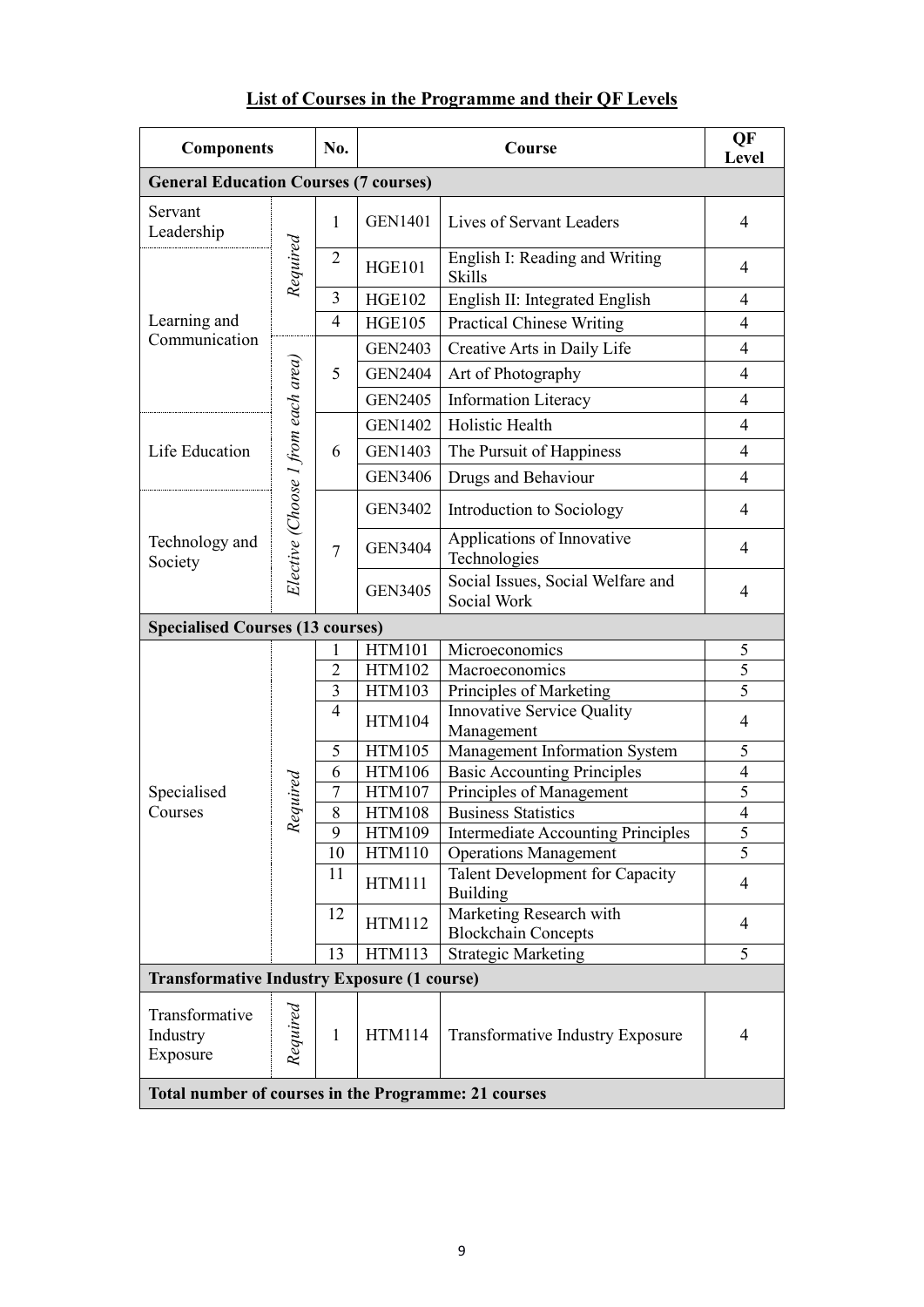## <span id="page-9-0"></span>**Section 5 Student Development Office**

#### **5.1 Student Development Office (SDO)**

- 5.1.1 The SDO aims to assist students to develop into servant leaders with Christian love and the desired graduate characteristics in a unique college culture and environment. It provides academic, social, personal, practical and careerrelated support to students in their study journey. The Office not only helps students to enhance their personal growth, sense of well-being and generic skills, but also supports them to lead a meaningful and fulfilling life. Further information on the SDO can be obtained from:
	- a) Office Website: www.gcc.edu.hk/sdo
	- b) General Enquiries: 5804 4142 /  $sdo@gratia.edu.hk$

#### **5.2 Staff List**

5.2.1 Enlisted in the following are staff serving the SDO:

#### **Ms IP Ying Wah Erica**

Assistant Student Development Manager Office: Room 301 Email: ywip@gratia.edu.hk Phone.: 5804 4142 (Ext. 403)

**Ms TSUI Genevieve Hin Ha** Counsellor Office: Room 202 / 405 Email: genevievetsui@gratia.edu.hk Phone.: 5804 4142 (Ext. 404)

**Ms KWAN Yuen Wing** Counsellor Office: Room 202 / 405 Email: wingkwan@gratia.edu.hk Phone.: 5804 4142 (Ext. 404)

#### **5.3 Scope of Work**

- 5.3.1 Work of the SDO encompasses the following:
	- a) Personal growth and counselling, e.g. personality and mental health workshops
	- b) Pastoral care, e.g. mentoring and peer-tutoring schemes
	- c) Spiritual education, e.g. college assembly, Christian fellowship
	- d) Leadership and service learning, e.g. community and in-house services, student society, citizenship education
	- e) Global learning, e.g. international work camp, student exchange, etc.
	- f) Student welfare and support, e.g. scholarships and financial assistance
	- g) Career guidance, e.g. individual career consultation, mock interviews, etc.
	- h) Student survey, e.g. student opinion survey, graduate survey, etc.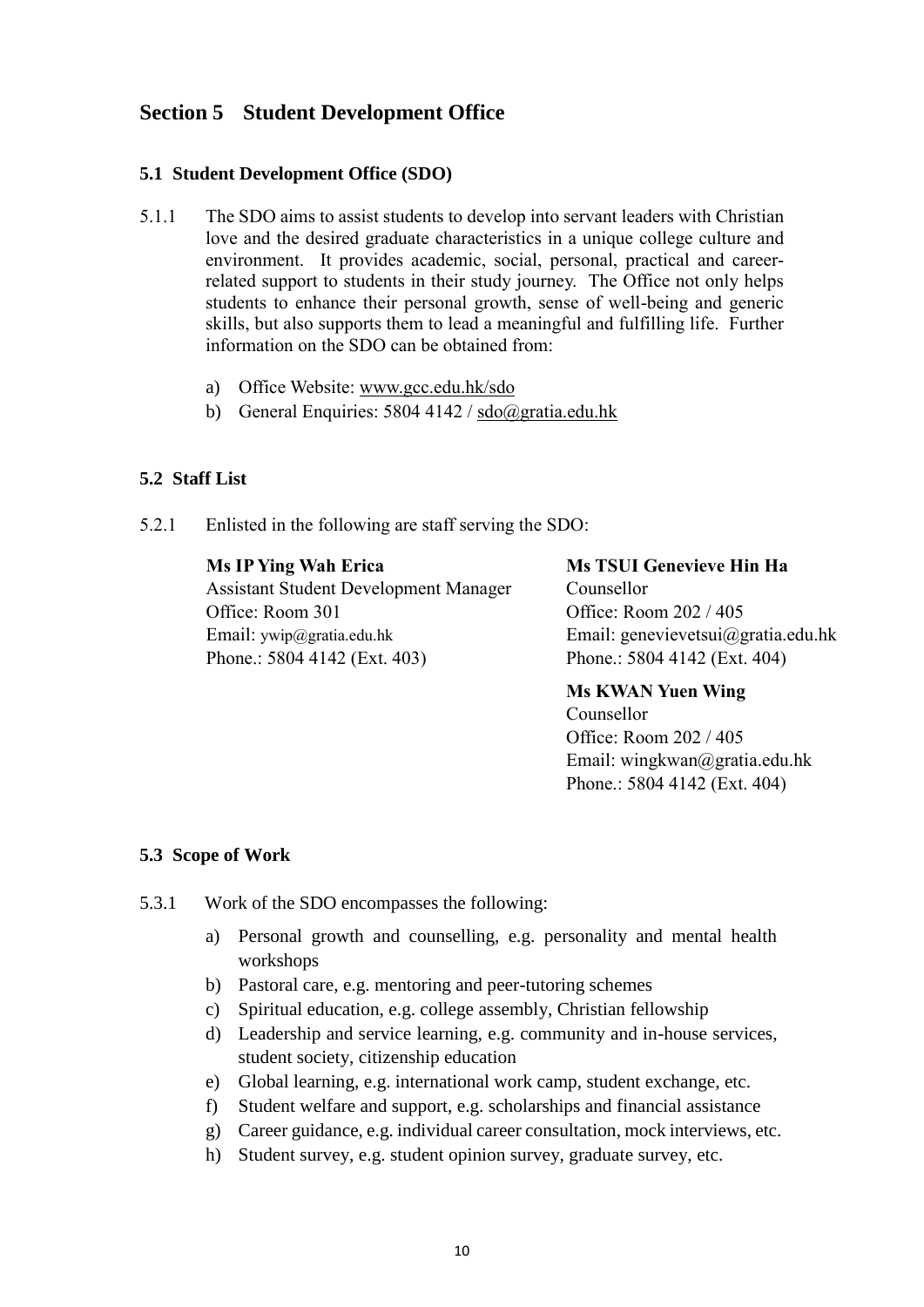#### **5.4 Student Activity Room (Room 202)**

5.4.1 Student Activity Room (Room 202) is managed by the SDO. It is designated as a resting and gathering point for all students. If students wish to take a break or chat with fellow schoolmates, Room 202 is the perfect place for them to spend their time. It is hoped that students will find the College a place for growing and bonding, as well as a second home for everyone.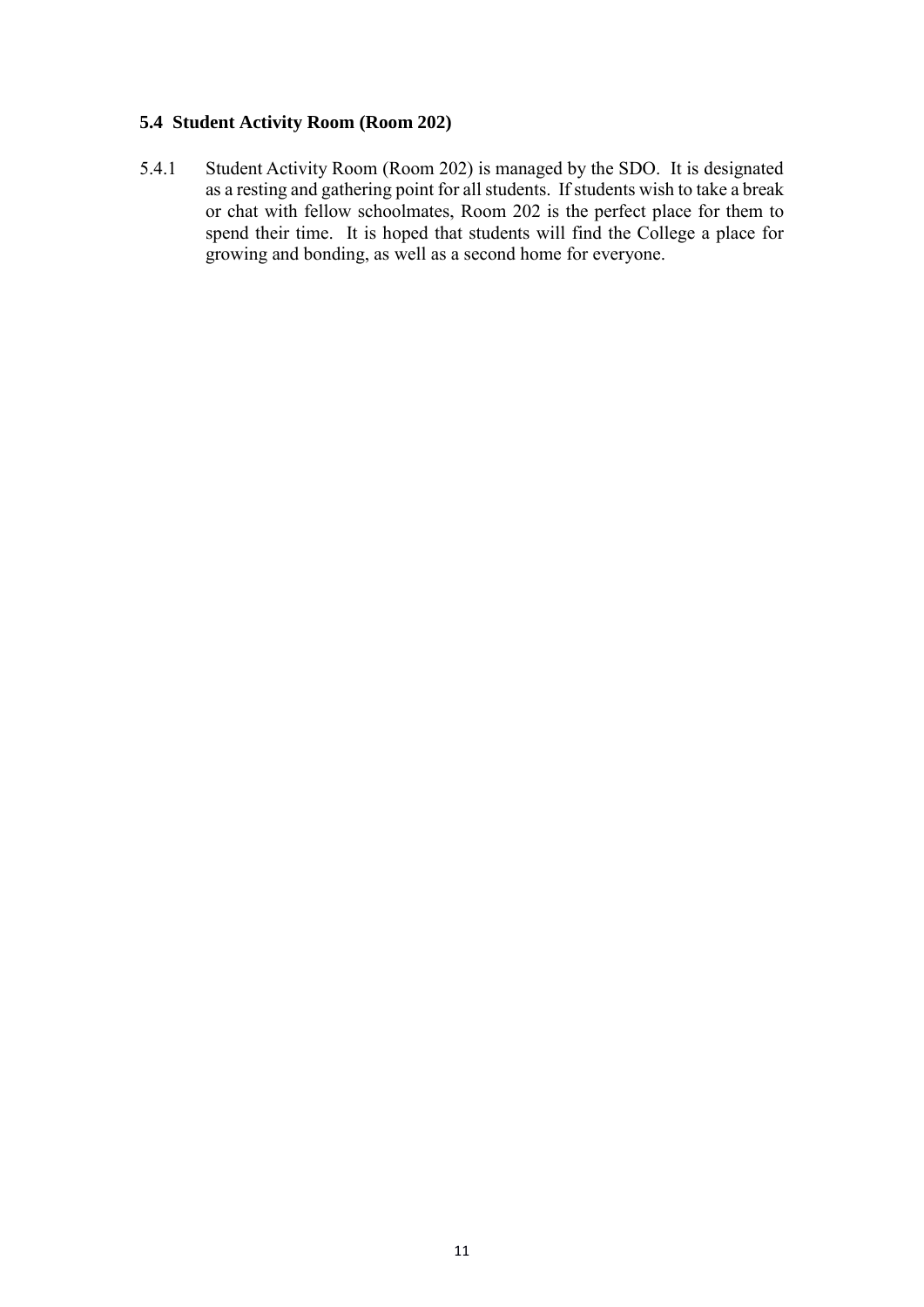## <span id="page-11-0"></span>**Section 6 Community Services**

#### **6.1 Community Services**

6.1.1 Since the vision of the College is to develop servant leaders, all full time students have to complete the required hours of community services within their years of study as shown in the table below.

| Programme Type        | Number of Hours Required | Duration       |
|-----------------------|--------------------------|----------------|
| Degree                | 20                       | Within 4 years |
| Degree (year 3 entry) |                          | Within 2 years |
| Higher Diploma        | 20                       | Within 2 years |
| Diploma               |                          | Within 1 year  |

- 6.1.2 The servant comes first in servant leadership. To cultivate such an attitude to life, Gratia puts emphasis on community service and nurturing students to become servant leaders. We reach out first and foremost to districts in our close proximity, and encourage students to apply what they learn to address local and global problems. Our ultimate goal is to nurture in students a twin sense of care and justice, to boost their interpersonal skills, and to instill civic virtue as well as "CHRIST" values.
- 6.1.3 Students may choose to fulfill this obligation either individually or in groups. They may look for the service opportunities by themselves, and/or enroll in programmes which are promoted or organised by the Student Development Office. Students are expected to fill in the service details in the Community Service Record Book.
- 6.1.4 There are special arrangements for students studying on a part-time mode and those full time students working part-time with pay in organisations recognized by the College.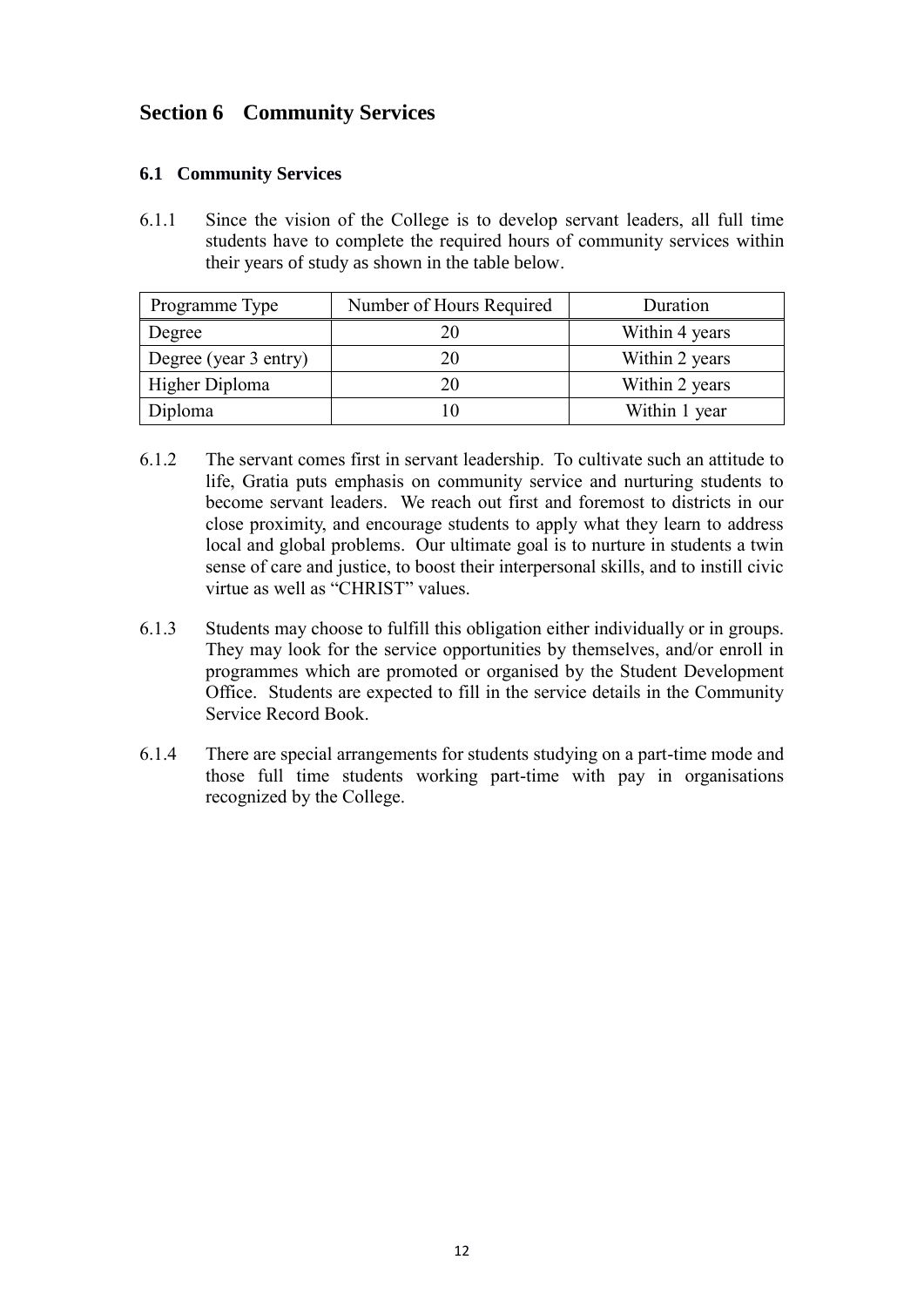## <span id="page-12-0"></span>**Section 7 College Assembly**

#### **7.1 Purposes of the College Assembly**

7.1.1 The College Assembly serves the important purposes of sharing the vision of the College among all staff and students, cultivating a spirit of oneness in Christ, widening the horizons of students and enhancing students' development in servant leadership. Apart from announcement of information/events and conduct of certain student activities, etc., prominent speakers and faculty staff are invited to deliver talks on particular issues and topics of interests.

#### **7.2 Schedule**

7.2.1 The assemblies are held on a regular basis usually on Monday mornings in the Assembly Hall on the first floor. Number of assemblies for each academic year is to be announced.

#### **7.3 Attendance Requirement**

- 7.3.1 The College Assembly is a compulsory but non-credit bearing event. Students should attend all College Assemblies. Attendance rate less than 80% would result in a remark of "Attendance Requirement of College Assembly Not Fulfilled" putting on the transcript upon graduation. Students who are absent for more than 30 minutes would be counted as absence.
- 7.3.2 There are special arrangements for students admitted directly to year 3 of degree programmes.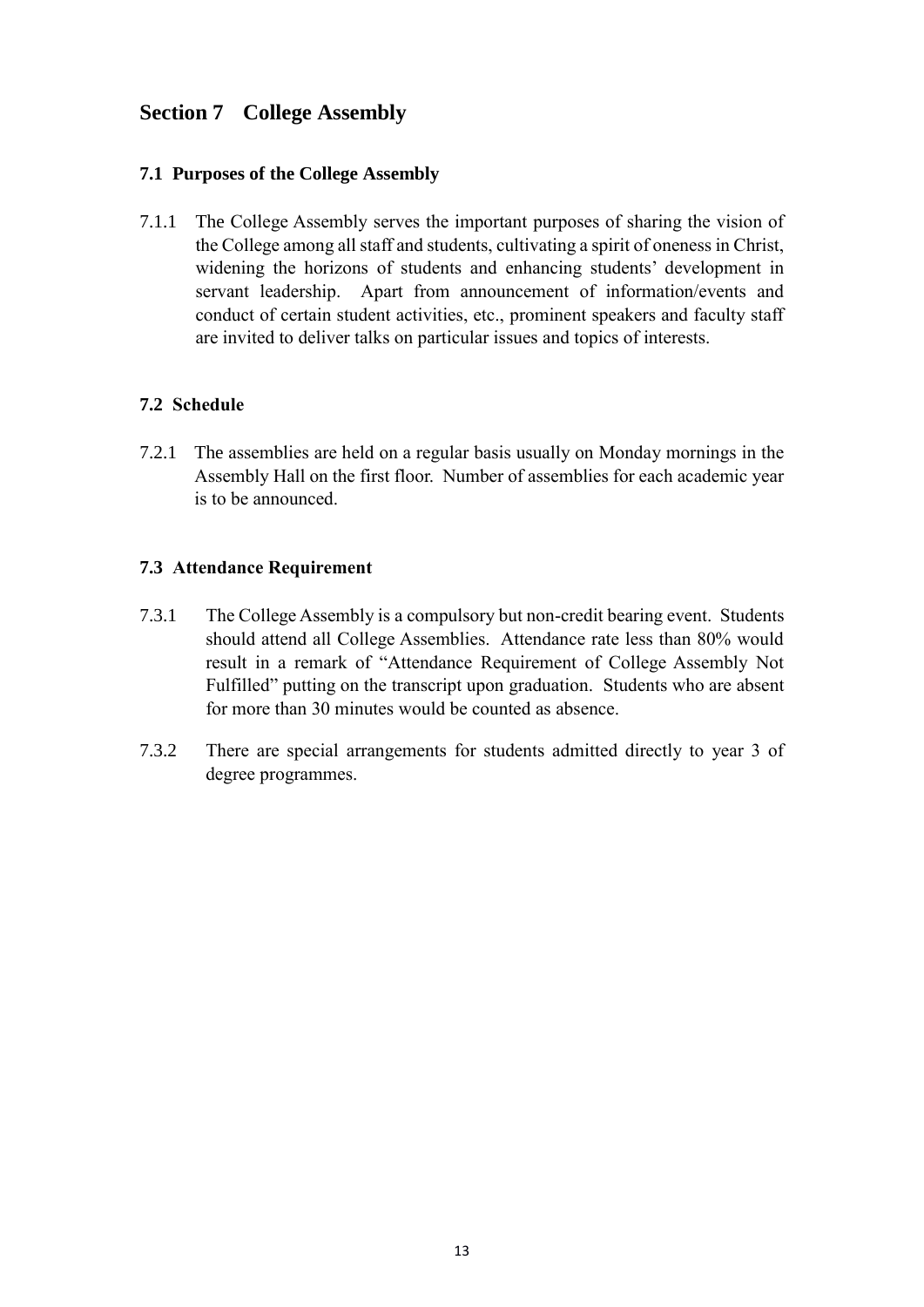## <span id="page-13-0"></span>**Section 8 Scholarships and Bursary**

#### **8.1 Scholarships**

#### 8.1.1 College Scholarship Scheme

The College Scholarship Scheme is established to encourage and recognize students' accomplishment in academic and non-academic areas. There are six categories of scholarship awards under the Scheme for the Programme, including:

- a) Best Progress in Academic Performance
- b) Best in Academic Performance
- c) Best in In-house Service
- d) Best in Community Service
- e) Spiritual Leadership Scholarship
- f) Gratia Scholarship

#### 8.1.2 Self-financing Post-Secondary Scholarship Scheme (SPSS)

To promote the development of the self-financing post-secondary sector, the Self-financing Post-secondary Scholarship Scheme is set up under the Selffinancing Post-secondary Education Fund to offer scholarships and awards to students pursuing full-time locally-accredited self-financing sub-degree or bachelor's degree (including top-up degree) programmes at non-profit-making education institutions. There are five types of scholarships established under the Scheme, namely:

- a) Outstanding Performance Scholarship
- b) Best Progress Award
- c) Talent Development Scholarship
- d) Reaching Out Award
- e) Endeavour Scholarship

#### **8.2 Bursary**

#### 8.2.1 Financial Assistance Scheme

GCC students can apply for the financial assistance schemes provided by the [Working Family and Student Financial Assistance Agency \(WFSFAA\).](http://www.wfsfaa.gov.hk/)

All eligible students must submit their applications through [E-link.](http://www.wfsfaa.gov.hk/sfo/en/elink/elink.htm) The following schemes are available for students:

a) Financial Assistance Scheme for Post-secondary Students (FASP)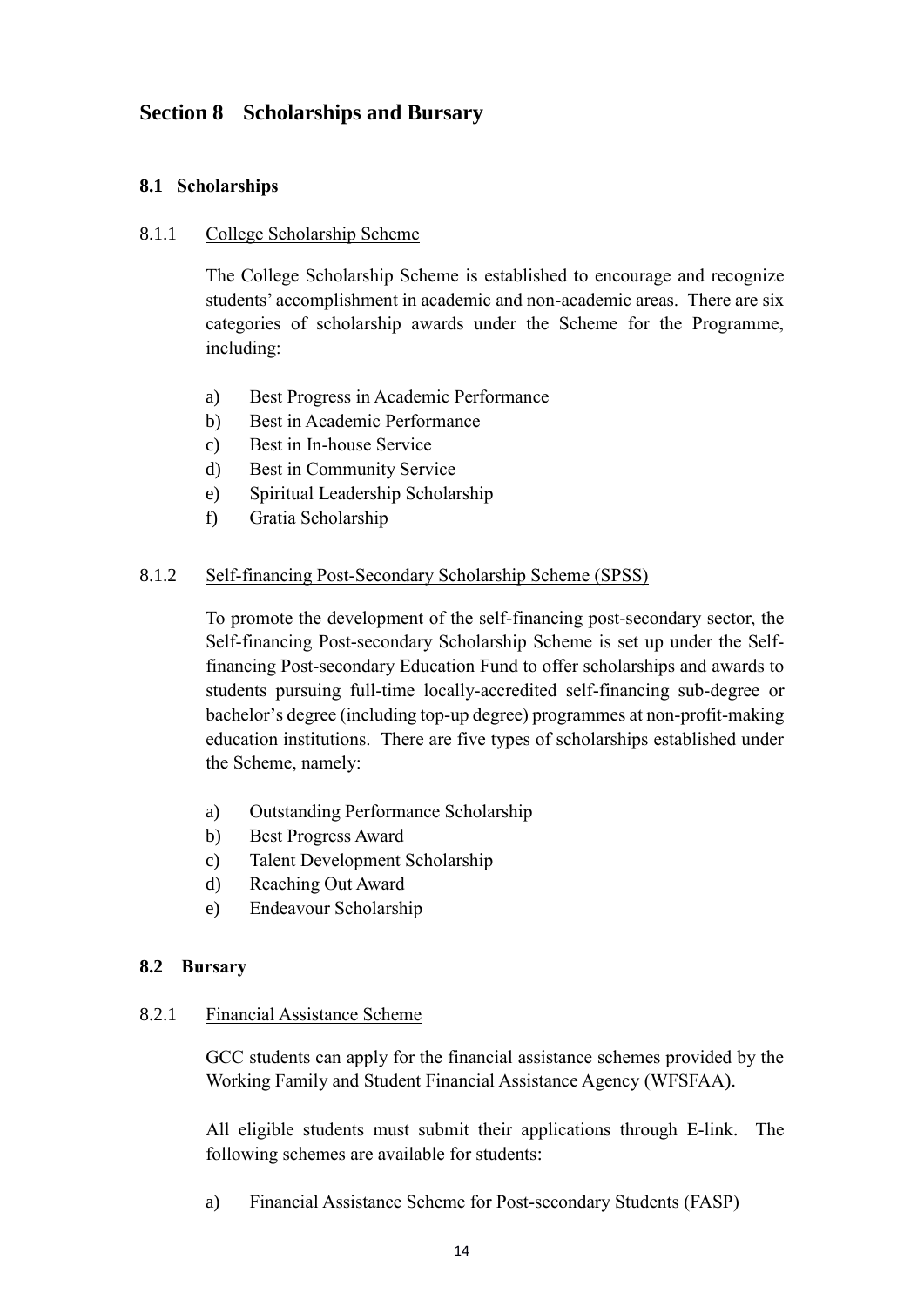- b) Non-means-tested Loan Scheme (NLSPS)
- c) Student Travel Subsidy (STS)
- d) Community Care Fund Enhanced Academic Expenses Grant
- e) Community Care Fund Enhanced Academic Expenses Grant for SEN students with financial needs
- f) Scheme for subsidy on Exchange for Post-Secondary students (SSE)
- g) Scheme for Subsidy on Exchange to "Belt and Road" Regions for Postsecondary Students (SSEBR)

#### 8.2.2 Student Emergency Fund

The Student Emergency Fund (SEF) is offered by the College to provide financial assistance to students who are unable to meet immediate and essential expenses arising from temporary hardship due to emergency. The application period is open throughout the year.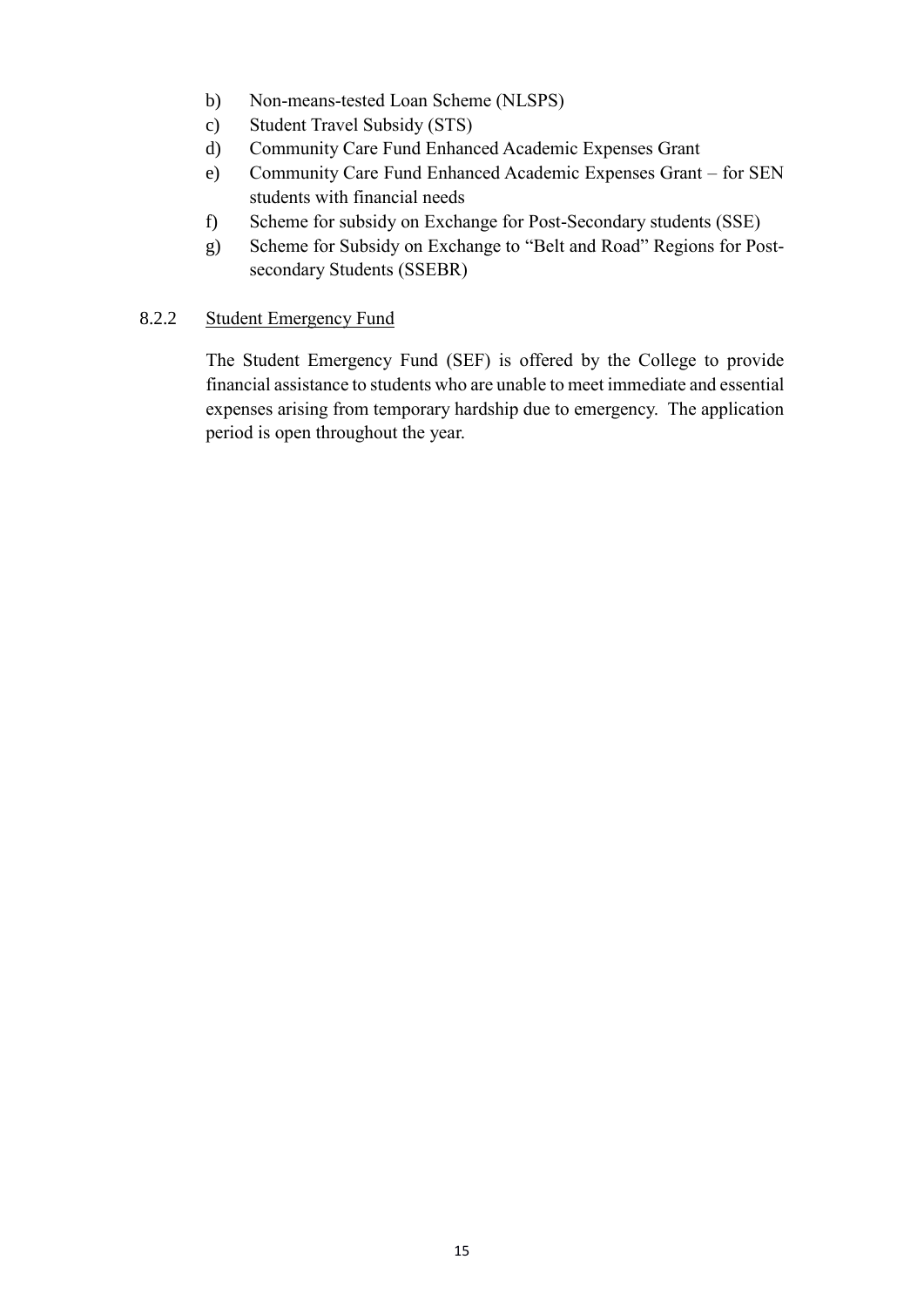## <span id="page-15-0"></span>**Section 9 Graduation Requirements and Attendance**

#### **9.1 Academic Regulations and Graduation Requirements**

- 9.1.1 In order to be eligible for the HDTBM qualification, students must fulfill all the attendance and community service requirements and have:
	- a) completed and been assessed on all courses;
	- b) obtained an overall GPA of 2.0 or above across all courses; and
	- c) obtained a Grade D or above in all courses.

#### **9.2 Attendance**

- 9.2.1 Students are requested to note and observe the following attendance regulations:
	- a) Attendance rate should be at least 80% (for all courses).
	- b) A student whose attendance during the official contact hours of a course is less than 80% is not permitted to take the end-of-course examination or submit the major assessment for that course.
	- c) Students will be deemed as absent in the following circumstances:
		- unapproved absence;
		- failing to attend the scheduled class within the first 30 minutes.

#### **9.3 Grades and Grade Points**

9.3.1 The relationship between grades, grade points and interpretation is set out in the table below:

| Grade         | <b>Grade Point</b> | <b>Broad Interpretation</b> |
|---------------|--------------------|-----------------------------|
| Α             | 4.00               | Outstanding                 |
| $A-$          | 3.67               |                             |
| $B+$          | 3.33               |                             |
| В             | 3.00               | Good                        |
| $B-$          | 2.67               |                             |
| $C+$          | 2.33               |                             |
| $\mathcal{C}$ | 2.00               | Satisfactory                |
| $C-$          | 1.67               |                             |
| D             | 1.33               | Marginal                    |
| Fail          | 0.00               | Unsatisfactory              |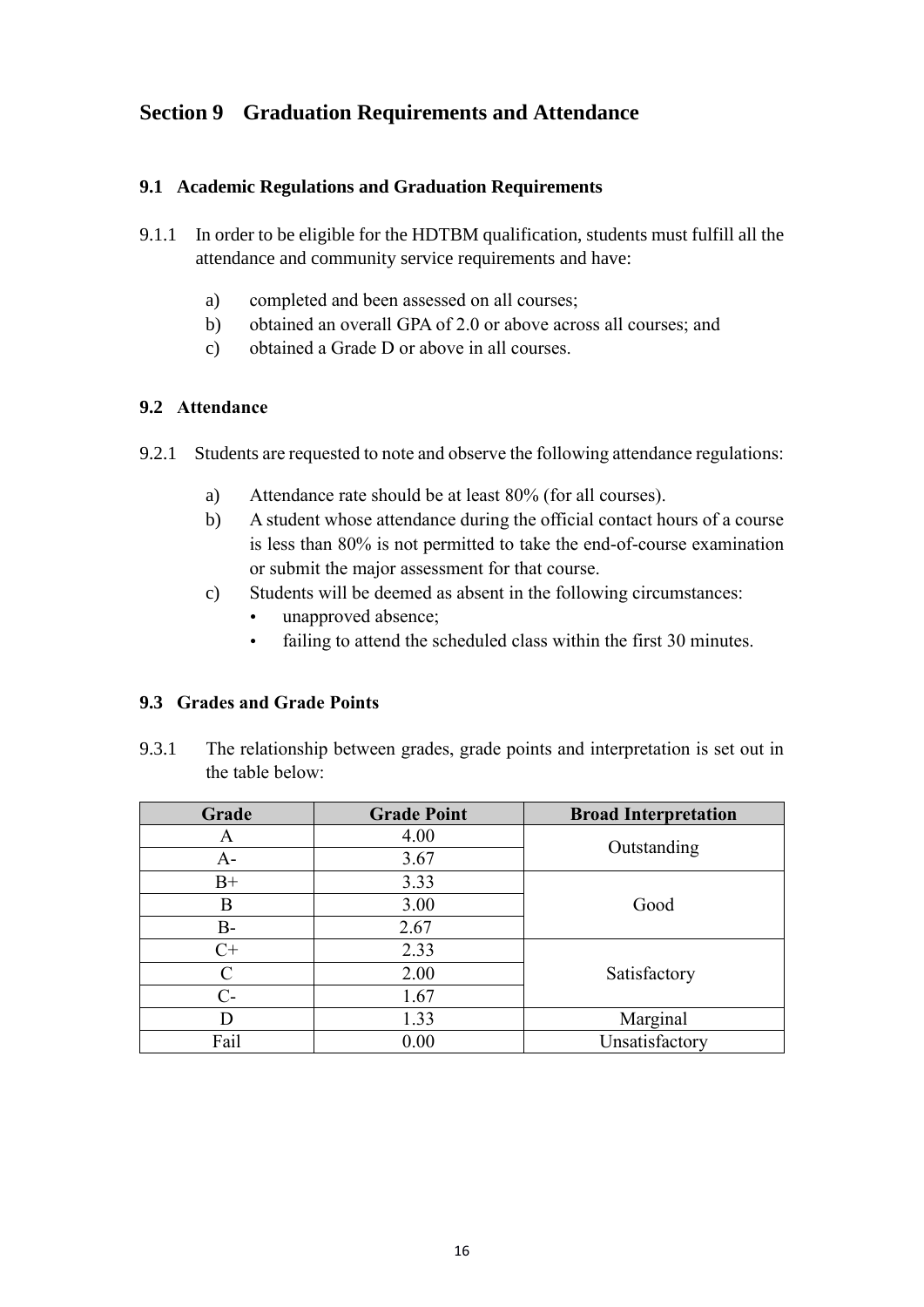## <span id="page-16-0"></span>**Section 10 ITSO, Computer Laboratory and Library**

#### **10.1 ITSO (Information Technology Services Office) and Facilities Management**

10.1.1 The ITSO team's job is to create a favorable learning environment to support your learning. To do that, the services listed below are made available to you:

#### 10.1.2 Computing services

- Campus Data Network (LAN and Wireless)
	- Data Link to the Internet
	- Network and Data Security
- User Profile and Data Storage
	- Electronic ID & Student Card
	- Safe and secure data storage
- Email, Printing, Scanning and Photocopying
- **Learning Management Systems** 
	- Moodle
	- Room Booking
- Equipment loan (subject to availability)
	- Tablet computer
	- USB Charging cables
	- Power bank
	- Tripod

#### 10.1.3 Places for gathering

| Monday to Friday | 9:00 am to $7:30 \text{ pm}$  |
|------------------|-------------------------------|
| Saturday         | 9:00 am to $12:30 \text{ pm}$ |

- Computer Common (Room G02)
	- The only computer room in which food is allowed;
	- A place for discussion, information searching and, perhaps, relaxing during your free time;
	- 32 thin clients computers for Windows based virtual desktop and MS Office software.
- Psychology Laboratory (Room 306)
	- An organised and yet cosy computer room for your distinct quest for knowledge;
	- 20 Windows OS based desktops computers installed with Adobe Creative Suite, STATA, ePrime, MPlus and etc.
- Practice Centre (405)
	- You can hear the sound of silence in this place which is ideal for workshop like role-play or one-on-one counselling;
	- On-demand video recording equipment is available for teaching purposes;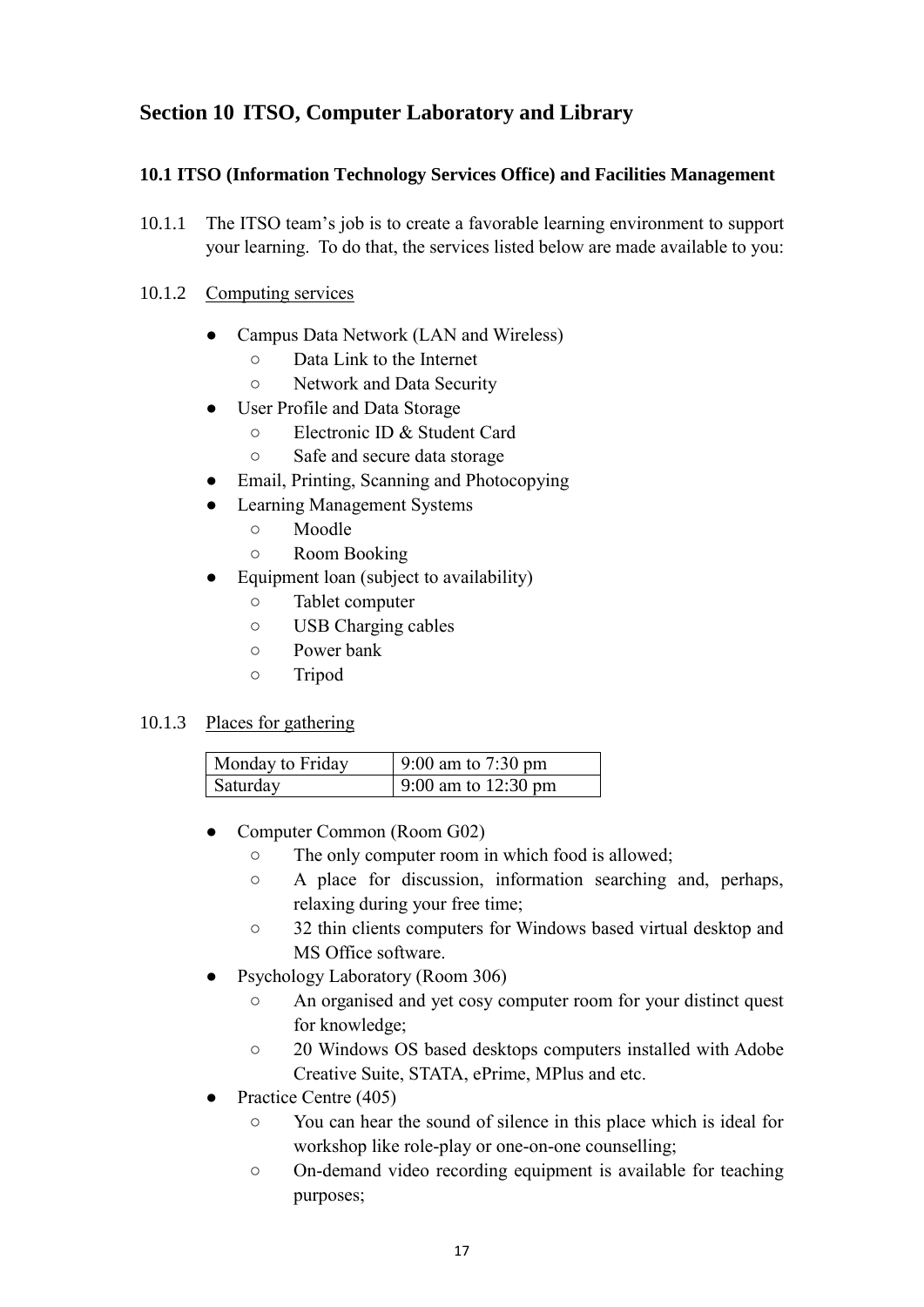- You need to make prior booking and be accompanied by a teaching staff.
- Lecture rooms (201, 203, 204, 205, 302, 303, 304, 305 and Glass Rooms in the Library)
	- You may use them if they are NOT occupied;
	- You are encouraged to make a booking in advance.

#### 10.1.4 Other facilities

- Fresh water fountain (located in the patio on 2nd floor)
- Drinks and snacks vending machine
- Audio-visual equipment
- Video recording equipment
- Multi-function printers

#### 10.1.5 Campus security and hygiene

They are safeguarded by the team of facility management under the management of ITSO. The following tasks are being carried out on a routine basis:

- Cleaning (e.g. food waste collection)
- Fire and security patrol
- Video surveillance in public areas
- Energy saving control

Most importantly, a considerate and reasonable attitude while enjoying the above facilities and services shall ensure you a wonderful study time with your classmates at GCC.

#### **10.2 Library Resources, Services and Facilities**

- 10.2.1 The College Library aims to support teaching and learning at GCC. Presently, the Library has in its collection eight databases with a total of over 448,000 ebook titles and 14,000 full-text journal titles, accessible to all staff and students through the Internet both on- and off-campus. The Library team can help students navigate resources and offer training in referencing skills and the use of referencing software. The team works closely with faculty members to maintain and develop the resources needed for courses and to provide assistance to students.
- 10.2.2 The course reserve provides resources for supporting teaching, learning and research. While information literacy is essential nowadays, the Library actively provides library in-class workshops for all students for enhancing their learning development. With wifi access and presentation hardware and software available, seminars and group discussion activities can take place in the Library. The information needs of College staff and students can also be met with the resources from friendly libraries, such as the City University of Hong Kong Library.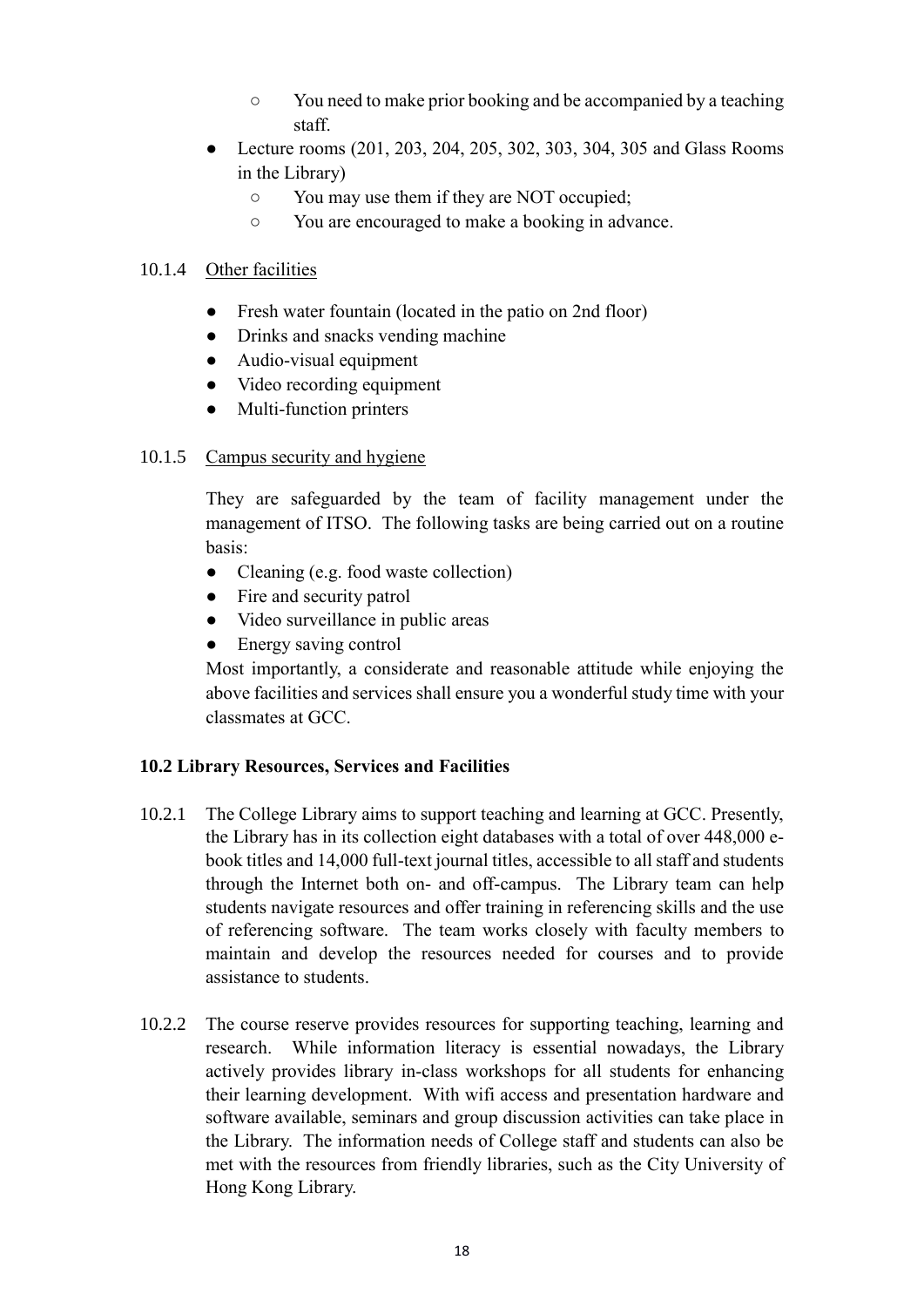## <span id="page-18-0"></span>**Section 11 Opening Hours**

#### **11.1 Campus Opening Hours**

| $Monday-Friday$           | $9:00 \text{ am} - 10:00 \text{ pm*}$ |  |
|---------------------------|---------------------------------------|--|
| Saturday                  | $9:00 \text{ am} - 12:30 \text{ pm}$  |  |
| Sunday and Public Holiday | Closed                                |  |

*\*Campus will remain open when evening classes are scheduled.*

#### **11.2 Library Opening Hours**

|                           | Semester 1 & $2^*$                     | Semester Break*                        |
|---------------------------|----------------------------------------|----------------------------------------|
| $Monday-Friday$           | $9:15$ am $-7:00$ pm                   | $9:15$ am $-7:00$ pm                   |
| Saturday                  | $9:00 \text{ am} - 12:00 \text{ noon}$ | $9:00 \text{ am} - 12:00 \text{ noon}$ |
| Sunday and Public Holiday | Closed                                 | Closed                                 |
|                           |                                        |                                        |

*\*Special arrangements will be announced via Moodle.*

#### **11.3 Adverse Weather Arrangement for Typhoon and Rainstorm**

- 11.3.1 When Tropical Cyclone Warning Signal No.3 or Red Rainstorm Warning is in force, all classes and examinations will continue to be held as scheduled, unless otherwise announced by GCC.
- 11.3.2 When the Hong Kong Observatory announces that Tropical Cyclone Warning Signal No.8 or above will be issued within the next 2 hours, special arrangement (in particular cancellation of classes) may be required based on the prevailing weather situation.
- 11.3.3 When Tropical Cyclone Warning Signal No.8 (or above) or the Black Rainstorm Warning is in force, the following arrangements shall apply:

| For Morning | Warning signal issued at | All morning classes (i.e. 9:00 am -   |
|-------------|--------------------------|---------------------------------------|
| Classes     | or after 7:00 am         | 1:00 pm) will be cancelled            |
| For         | Warning signal cancelled | All afternoon classes (i.e. 1:00 pm – |
| Afternoon   | before 11:00 am          | 6:30 pm) will be held as scheduled    |
| Classes     | Warning Signal in force  | All afternoon classes (i.e. 1:00 pm – |
|             | at or after 11:00 am     | 6:30 pm) will be cancelled            |
| For Evening | Warning signal cancelled | All evening classes commencing after  |
| Classes     | before 4:00 pm           | 6:30 pm will be held as scheduled     |
|             | Warning Signal in force  | All evening classes commencing after  |
|             | at or after 4:00 pm      | 6:30 pm will be cancelled             |

#### **Class Arrangements**